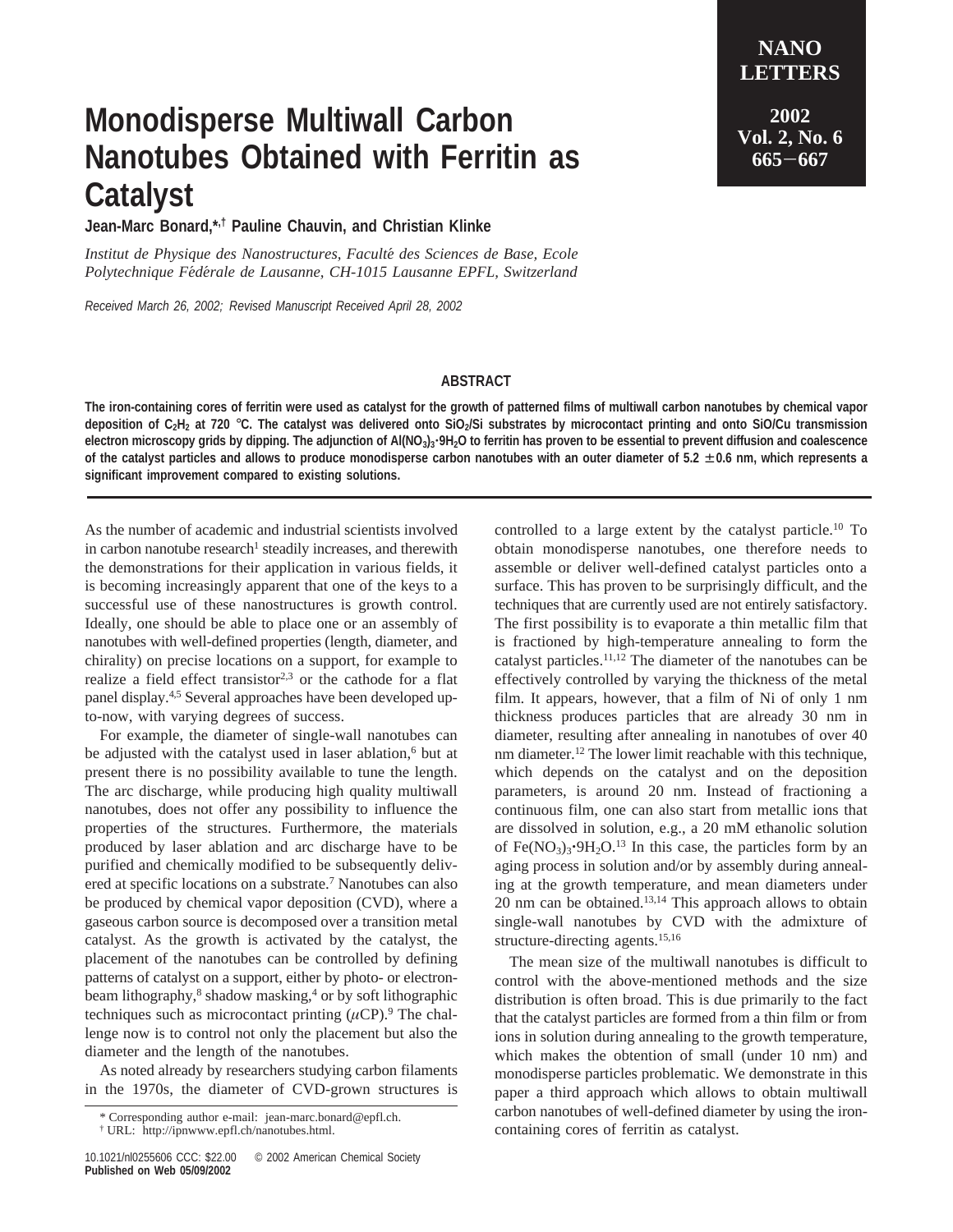

**Figure 1.** SEM micrographs of patterned nanotube films on  $SiO<sub>2</sub>/$ Si obtained with (a,b) 50  $\mu$ g/mL ferritin and 50  $\mu$ g/mL albumine in phosphate buffered saline (PBS) and (c,d) 500 *µ*g/mL ferritin and 50 mM Al(NO<sub>3</sub>)<sub>3</sub>.9H<sub>2</sub>O in H<sub>2</sub>O delivered by  $\mu$ CP.

Ferritin is a protein used by a variety of living organisms (among them humans) to assimilate nonheamoglobinian iron.17 Mammalian ferritins are composed of 24 polypeptide chains that form a hollow shell and encapsulate a crystalline core of ferrihydrite, FeOOH. The ferritin used in this study<sup>18</sup> shows cores of 5 nm diameter (see below) that contain typically 3000 Fe(III) atoms. Our idea was to utilize the sharp size distribution of natural ferritin to produce thin and monodisperse nanotubes, and to use  $\mu$ CP to deliver selectively the catalyst onto a Si substrate. Note that a similar approach was used very recently by Zhang and co-workers with modified apo-ferritin to obtain single-wall nanotubes.<sup>16</sup>

We used  $SiO<sub>2</sub>/Si$  substrates for patterned growth on which the catalyst solution was delivered by *µ*CP with patterned and hydrophilized poly(dimethylsiloxane) stamps.13 For transmission electron microscopy (TEM), Cu grids covered with a continuous SiO film (Plano) were dipped in the solution. The multiwall carbon nanotubes were grown in a horizontal flow CVD reactor (quartz tube of 34 mm diameter in a horizontal oven) at a reaction temperature of 720  $^{\circ}$ C under 20 mbar of acetylene for 5 min.

Figure 1(a,b) shows scanning electron microscopy (SEM) micrographs of nanotubes obtained with a standard solution for the  $\mu$ CP of ferritin (and other proteins), which incorporates albumine as a ligand and PBS as the solvent.19 The printing was unsatisfactory and the results were disappointing: the nanotubes are highly defective with a broad diameter distribution that extends beyond 100 nm. The thinnest tubes we found had diameters of at least 10 nm, which is far larger than anticipated given the small size of the catalyst particles. TEM observations revealed that diffusion and coalescence of the particles occurred and that the growth took place only on the largest particles. Albumine is clearly unsuited as a ligand and could not prevent the agglomeration of the cores even when low ferritin concentrations (10 *µ*g/mL) were used.

One possibility to avoid particle coalescence is to hinder their diffusion by immobilizing or embedding them in a matrix that is both stable at the growth temperature and inert



**Figure 2.** TEM micrographs of a nanotube film on a SiO/Cu grid obtained with 10  $\mu$ g/mL ferritin and 50 mM Al(NO<sub>3</sub>)<sub>3</sub>·9H<sub>2</sub>O in  $H_2O$ .

for the CVD growth. We therefore replaced the albumine ligand by  $Al(NO<sub>3</sub>)<sub>3</sub>·9H<sub>2</sub>O$ , which has proven to be a very effective additive to our usual  $Fe(NO<sub>3</sub>)<sub>3</sub>·9H<sub>2</sub>O$  catalyst for the production of patterned films of thin and sparse nanotubes (see also below), $20$  and we used H<sub>2</sub>O instead of PBS as solvent. As shown in Figure  $1(c,d)$ , the outcome is far more satisfactory as the replication of the stamp pattern is very good and the diameter appears to be in the expected range.

We confirm the superiority of the ferritin- $Al(NO<sub>3</sub>)<sub>3</sub>·9H<sub>2</sub>O$ catalyst in the TEM images of Figure 2: the diameter is very homogeneous and comparable to the particle diameter. We also note that about 25% of the iron cores give rise to a nanotube. The high-resolution image of Figure 2 further indicates that the grown structures are well-graphitized multiwall nanotubes with diameters under 10 nm.

We examine next the size distributions of the catalyst particles and of the resulting nanotubes in Figure 3(a) for ferritin and for two ethanolic solutions used for patterned growth by  $\mu$ CP, namely Fe(NO<sub>3</sub>)<sub>3</sub><sup>•9</sup>H<sub>2</sub>O-Al(NO<sub>3</sub>)<sub>3</sub><sup>•9</sup>H<sub>2</sub>O in Figure 3(b)<sup>20</sup> and Fe(NO<sub>3</sub>)<sub>3</sub>·9H<sub>2</sub>O in Figure 3(c).<sup>9</sup> The ferritin cores show a mean diameter of 4.9 nm with a spread of 1.1 nm. The particles produced from the two inks based on Fe-  $(NO<sub>3</sub>)<sub>3</sub>·9H<sub>2</sub>O$  show larger diameters and, more importantly, a significant proportion of large particles. In fact, the distribution is more log-normal than Gaussian as is the case for ferritin. Note, however, that both catalysts yield particles that are smaller than 10 nm in diameter, to be compared with a minimal size of 20 nm for catalysts realized from metallic thin films.

The progression in particle diameter is reflected in the final nanotube diameter. The largest particles yield the largest nanotubes with a mean diameter that remains below 20 nm and also the highest spread in diameter. The use of  $Al(NO<sub>3</sub>)<sub>3</sub>$ .  $9H_2O$  in conjunction with Fe(NO<sub>3</sub>)<sub>3</sub> $\cdot$ 9H<sub>2</sub>O produces smaller particles, but the resulting nanotubes are twice as large as the ones produced with ferritin. Maybe the most remarkable property of the ferritin catalyst is that the outer nanotube diameter matches closely the particle diameter. The ratio